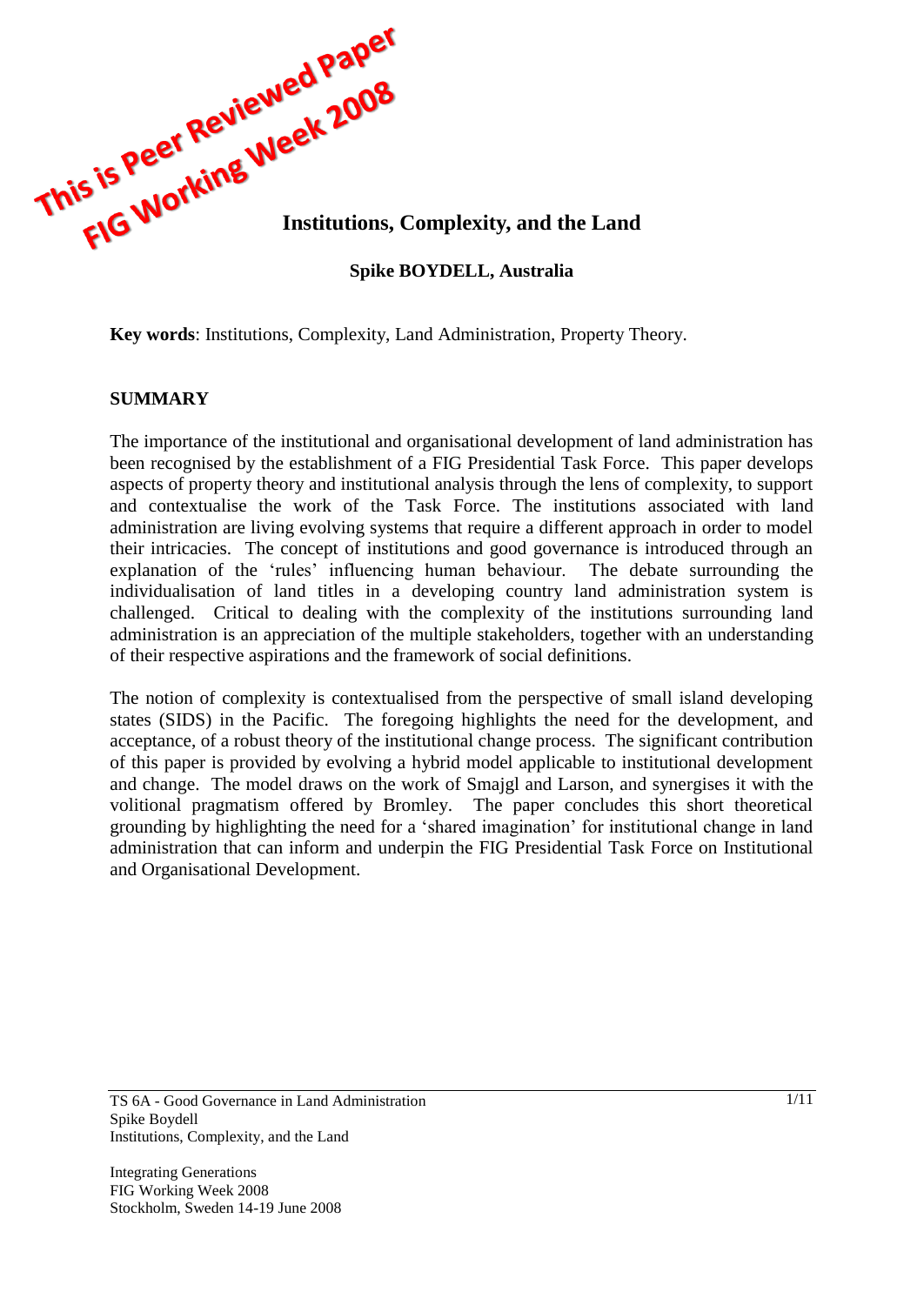# **Institutions, Complexity, and the Land**

### **Spike BOYDELL, Australia**

### **1. INTRODUCTION**

There are many examples of well-intentioned (as well as politically motivated) donor aid projects that have failed to meet expectations of "building a sustainable national land administration infrastructure" (Greenway and Enemark, 2007, p.4). Such failure is often attributable to the complexity of the institutional arrangements and the aspirations of multiple stakeholders. Often, such land administration projects have been driven by a narrow focus on access to land and security of land tenure. The politics behind them is often an expression that the system in a donor country (or more broadly, the West) "works" and can be transported to differing institutional arrangements with minimal adaptation.

The institutions associated with land administration are living evolving systems that require a different approach in order to model their intricacies. The concept of institutions and good governance is introduced in section 2. An explanation of the "rules" influencing human behaviour is provided and the debate surrounding the individualisation of land titles in a developing country land administration system is challenged. Critical to dealing with the complexity of the institutions surrounding land administration is an appreciation of the multiple stakeholders, together with an understanding of their respective aspirations.

A preliminary overview of stakeholder analysis is presented in section 3, leading into a reminder about social definitions in section 4. The notion of complexity is contextualised in section 5 from a Pacific perspective. The foregoing highlights the need for the development, and acceptance, of a robust theory of institutional change process. This is provided in section 6 by evolving a hybrid model applicable to institutional development and change that draws on the work of Smagl and Larson, and synergises it with the volitional pragmatism offered by Bromley. Section 7 concludes this short theoretical grounding by highlighting the need for a "shared imagination" for institutional change in land administration that can inform and underpin the FIG Presidential Task Force on Institutional and Organisational Development.

#### **2. INSTITUTIONS AND GOOD GOVERNANCE**

"Institutions are the humanly devised constraints that structure human interaction. They are made up of formal constraints (rules, laws, constitutions), informal constraints (norms of behaviour, conventions, and self-imposed codes of conduct), and their enforcement characteristics. Together they define the incentive structure of societies and specifically economies' (North, 1993).

Institutional arrangements can be defined as the 'rules' influencing human behaviour – and these rules can be further broken down into two categories, formal (which tend to be enforceable) and informal (which are in many cases unenforceable; see Table 1).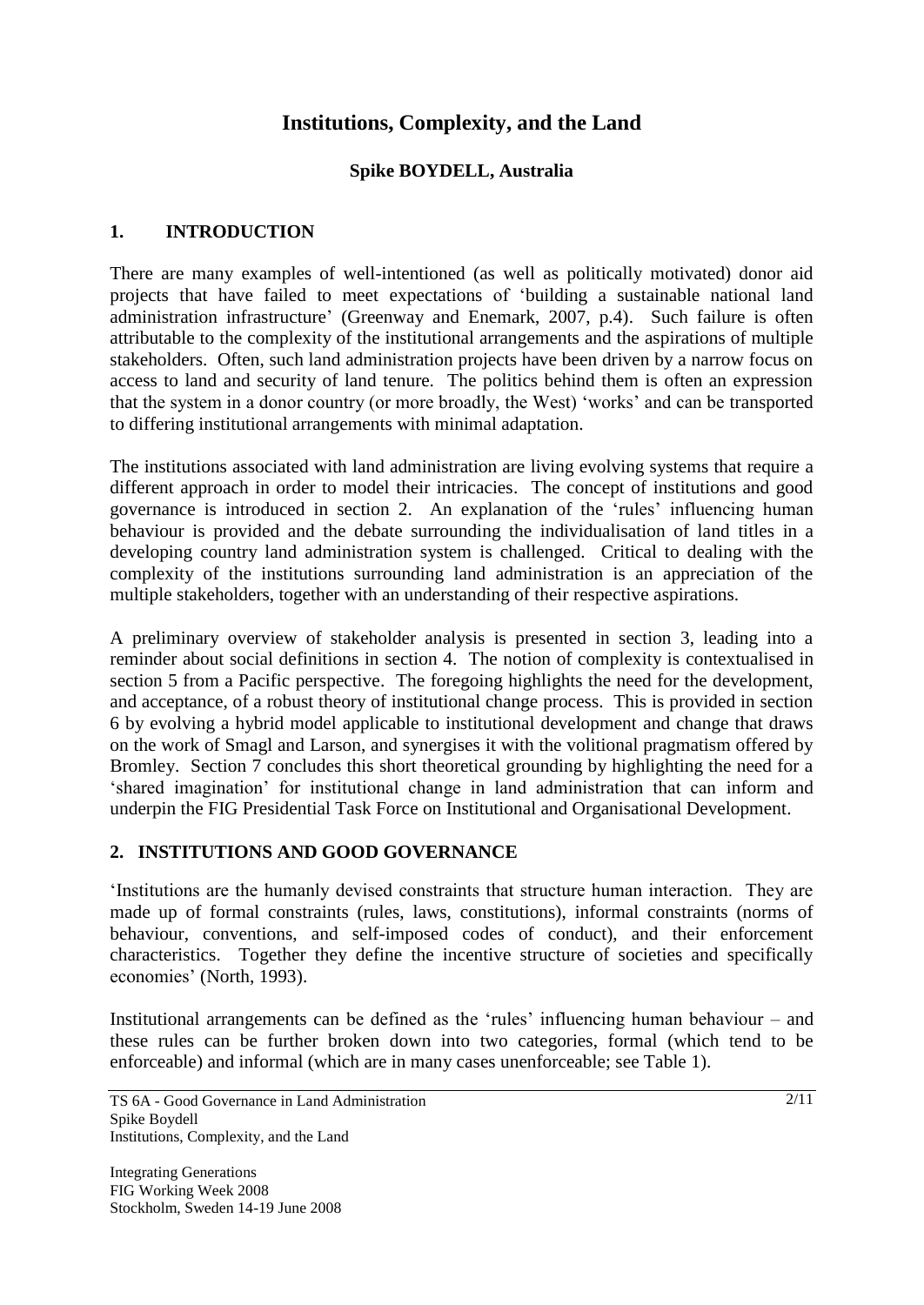Institutions are made up of components that are also attributes of individuals and societies (Greif, 2006, p.23). It is important to bridge the divide between understanding institutions as rules or contracts (as is common in economics) and understanding them as cultural phenomena (as is common in other social sciences).

| <b>Formal Institutional Arrangements</b> | <b>Informal Institutional Arrangements</b> |
|------------------------------------------|--------------------------------------------|
| Constitutions                            | Relationships                              |
| <b>Statutes</b>                          | Social expectations                        |
| Regulations                              | Family                                     |
| Plans                                    | Firm                                       |
| Policies                                 | Community                                  |
| Title                                    | <b>Traditional Laws and Customs</b>        |

**TABLE 1**:The 'Rules Influencing Human Behaviour (Boydell, 2007)

Appropriate systems need to be designed for local circumstances, given that "not only can institutions not easily be copied from one context to the other, the institutional arrangements might become ineffective over time as context, circumstances and desired outcomes change" (Smajgl and Larson, 2007, p.9)

Taking the example of economic development in less developed countries, when viewed from outside of the country or region there is a risk that those looking in will be influenced by (or are promoting/perpetuating) a particular *institutional footprint* based on their perception of institution-as-rules arrangements from a different society (their own). The transplantation of institutional arrangements was a key driver in the colonization process, where institutions appropriate to one (geographic and social) context were transplanted into a new context (Smajgl and Larson, 2007). As a result, colonisers supplanted systems that were developed from a different heritage onto, for example, Pacific societies that had different perceptions of interests, emotions, and values. There are many contemporary examples of perpetuating this approach (such as the external push for privatisation) through aid driven attempts to apply neo-liberal models onto emergent economies.

There is some benefit in developing this example. The external push for privatisation is largely being informed by what appears to be superficially attractive but simplistic solutions proposed by, amongst others, de Soto (2000). They tend to argue that the panacea for the world"s poor is to receive a title for an individual block of land that could then be mortgaged to finance other activities.

Though de Soto"s view on privatisation contains some interesting ideas, inherent in his argument is a move away from customary non-western systems towards individualism (Boydell and Holzknecht, 2003). It has also been criticised as too simplistic, grossly overestimating the cadastral and bureaucratic capacity of developing countries (Home and Lim, 2004). Thus, it is quite unsuitable to the currently existing and operating tenure systems in, for example, small island developing states (SIDS) across the Pacific. While the proprivatisation literature correctly recognises problems with the quality of property rights in many developing countries, such as Pacific Island nations, its conclusion that privatisation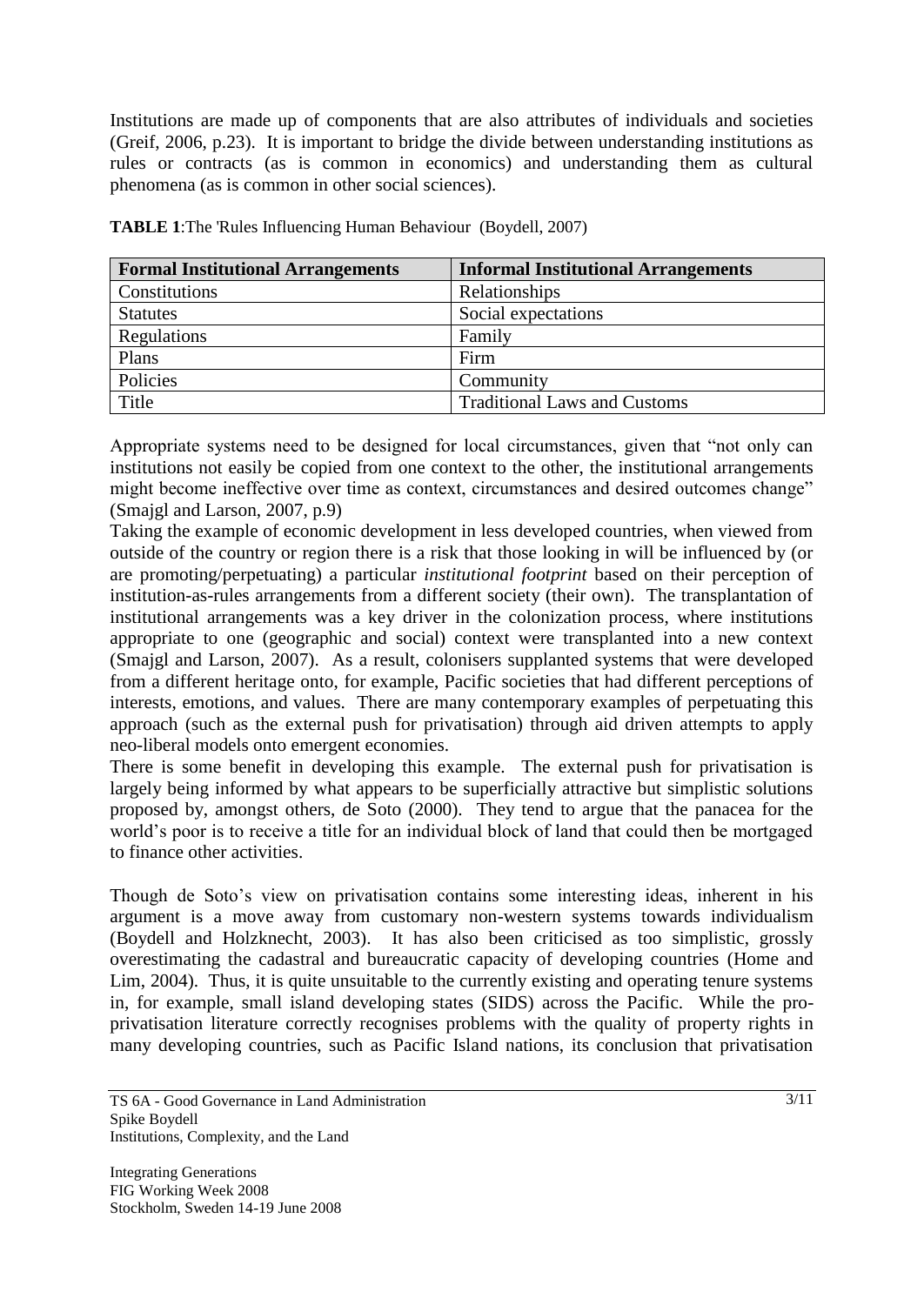and individualisation of title is the best, or only practical, alternative is largely an unproven claim.

A version of the de Soto model underlies the ongoing Hughes-Fingleton debate of recent times over privatisation of interests in customary familial or tribal property (Gosarevski *et al.*, 2004b; Fingleton, 2004; Gosarevski *et al.*, 2004a; Fingleton, 2005b; Hughes, 2004; Fingleton, 2007; Curtin and Lea, 2006). The Gosarevski *et al.* argument follows a similar line to de Soto, suggesting that individualised property rights are the solution to development in the Pacific. In attempting to influence Australia's aid model to the Pacific they advocate the western individualised model that confuses land tenure and land use, conveniently overlooking the sacrosanct nature of customary institutional arrangements in the Pacific. Moreover, they add to the literature that inappropriately perpetuates the "communal" myth (in this case in the context of Papua New Guinea). They demonstrate an unfortunate lack of understanding of property rights, and wrongly interpret leasehold arrangements as facilitating a transition to individual property rights.

The Hughes-Fingleton debate also approaches issues relating to customary tenure and possible ways to bring customary tenure into modern practice. Hughes comments on these through the narrow focus of strict economics, but without apparently engaging with the underlying features of customary systems or practice. Her argument is for replacement of customary tenure with the individualisation of land titles, preferably as individual freehold interests (Hughes, 2004). However, there is now increasing acceptance in development circles that whilst important, "individual land titling often works against the needs and aspirations of ordinary people" in developing countries (see, for example, Lemmen *et al.*, 2007, p.3).

Fingleton on the other hand approaches these issues from a much broader base, with respect for and knowledge of customary tenure, systems and practices. He advocates a hybrid solution to the general problem (captured in the AusAID Pacific 2020 Land Output Paper; see Fingleton, 2005a; Fingleton, 2007), through the 'adaptation' of customary tenure. Organisations and people run the risk of becoming "overconfident in how well-calibrated their strategies are' (Dekker, 2006, p.7). This view is recognised by Lemmen *et al.* who recognise the urgent need in developing countries for a land information system that operates very differently from the "accepted" western model, such as in their developing Social Tenure Domain Model (Lemmen *et al.*, 2007).

# **3. STAKEHOLDER ANALYSIS**

Taking the above example of contention (political, social and economic) over institutional arrangements, there is a need to balance both the formal and informal institutional interests of traditional landowners and communities, investors, government and other stakeholders. Comprehensive stakeholder analysis is often overlooked in institutional arrangements, leading to the potential for conflict particularly where economic aspirations for customary land are concerned.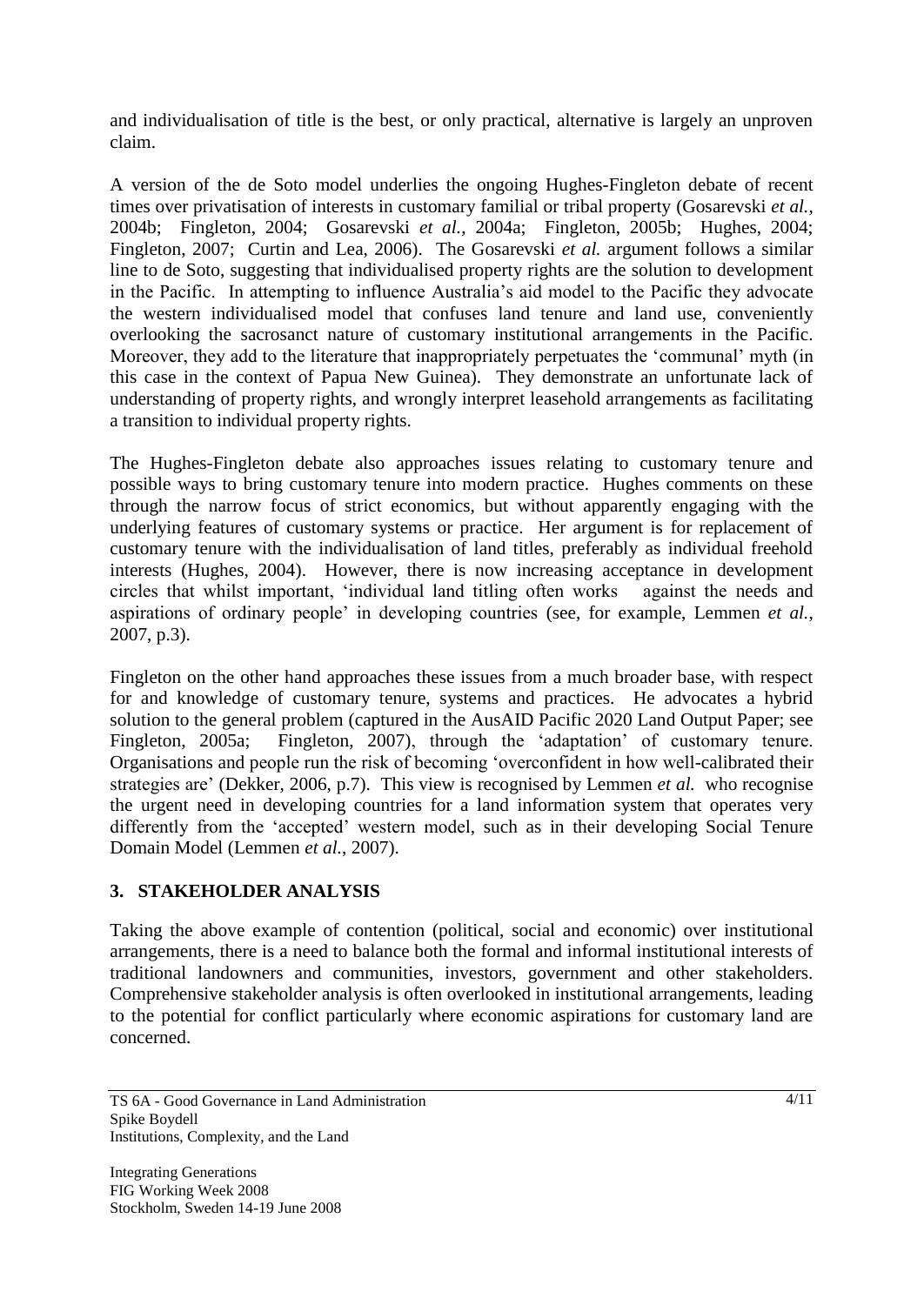*Stakeholders* are those who have *rights* or *interests* in a system. They can include primary or secondary stakeholders; internal and external stakeholders; and interface stakeholders. In exploring the commercial use of customary land to achieve economic development, stakeholders can be identified through asking, amongst others, the following questions:

- Who are potential beneficiaries?
- Who might be adversely affected?
- > Who has existing rights?
- Who is likely to be voiceless?
- Who is likely to resent change and mobilise resistance against it?
- Who is responsible for intended plans?
- Who has money, skills or key information?
- Whose behaviour has to change for success?

These questions can be refined by considering a range of parameters: *The basics*  men/women, rich/poor, young/old; *Location* - rural/urban dwellers, near to the issue/far away; *Ownership* - landowners/landless, managers, staff; *Function* - producers/consumers, traders/suppliers/competitors, regulators, policy makers, activists, opinion-formers; *Scale* – small-scale/large-scale, local/international communities; and *Time* - past, present, future generations (for an expanded overview on stakeholder analysis and related tools see, for example, IIED, 2005; Ramírez, 2002).

There are multiple stakeholders involved in any arrangement for the economic use of land. Each brings a different stake and level of power, and concern, to their relationship with other stakeholders (for an analysis of this see Vodoz, 1994; Walker and Daniels, 1996; Dubois, 1998)

#### **4. SOCIAL DEFINITIONS**

The institutions that underpin land tenure systems, whether customary or western, are manmade social definitions. Land tenure systems exist to serve the needs of the people (Crocombe, 1968), so the system adopted must accommodate the particular way of life of the people, their laws, and the physical environment. The institution has to be adaptable, evolving as it passes from generation to generation with efficient modification. Land tenure systems can only exist if a society is willing to enforce the institutions that they are grounded on (Marchak, 1998). Ongoing conflict that cites land as a causal factor implies that society is no longer willing to enforce the institutions.

#### **5. COMPLEXITY**

Land tenure arrangements are complex adaptive systems. They are complex in that they are diverse across the region, yet are made up of multiple interconnected elements (Waldrop, 1992). "Complexity theory tries to understand how simple things can generate very complex outcomes that could not be anticipated by just looking at the parts themselves" (Dekker, 2006, p.6). They are adaptive, in line with Crocombe"s (1968) view that they have the capacity to change to accommodate changed expectations and learn from experience. The essence of this complexity was perfectly encapsulated by Siwatibau (2002, p.2): "They say that land, like financial and human capital, is a factor of production, which helps drive economic and social

TS 6A - Good Governance in Land Administration Spike Boydell Institutions, Complexity, and the Land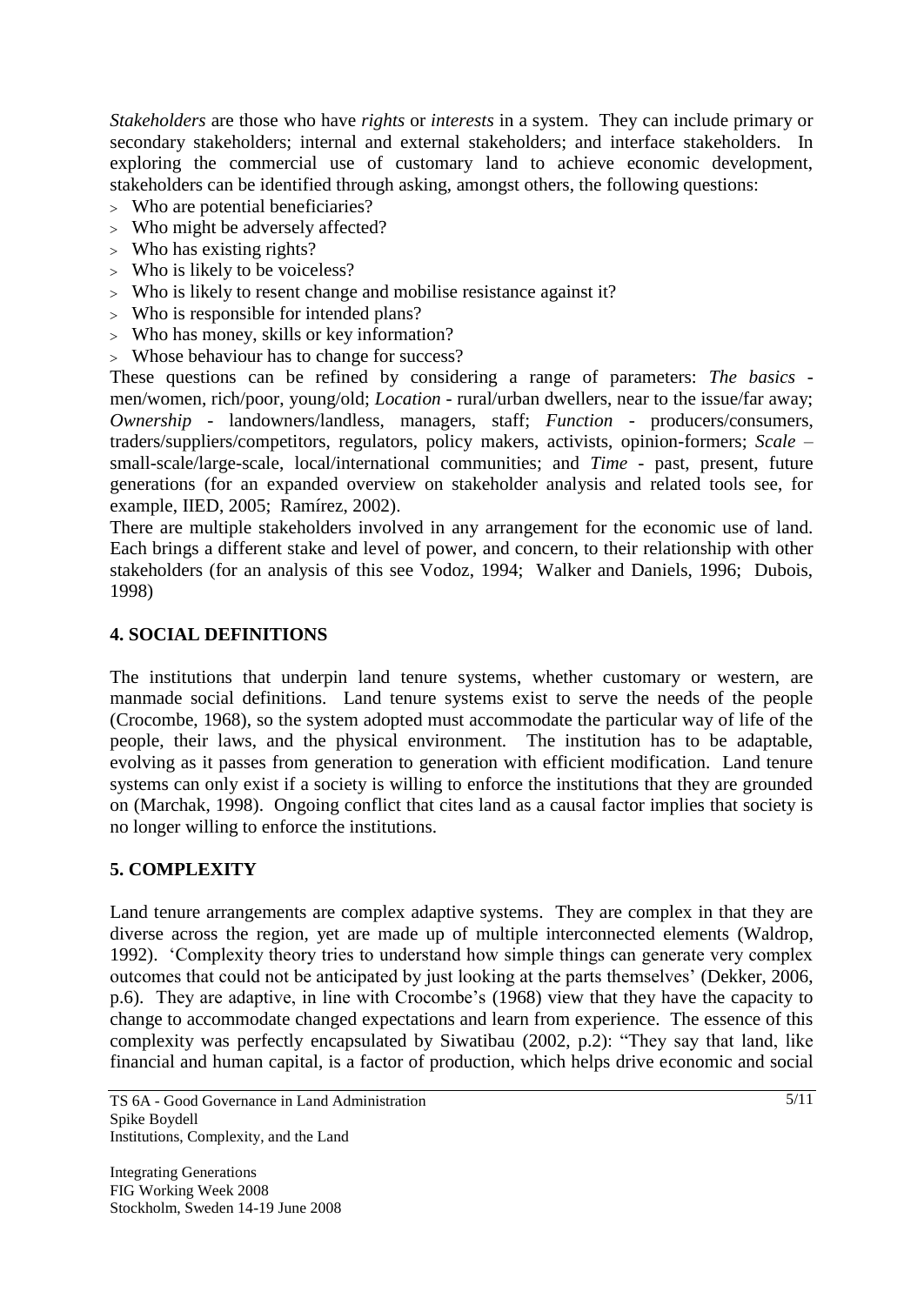development, generates national income, wealth, jobs and government revenue, combats poverty, improves the standard of living of all and ultimately entrenches social and political stability in any country. Land tenure, like culture and tradition, stands to evolve organically over time within a society. As in all things, changes and solutions have to be made and formulated. Solutions must be formulated from within and must reflect national, family and individual needs and aspirations and the changing global, regional, national economic, social and political dynamics that determine our destiny".

This explanation of land as part of a complex system does not benefit from a purely reductionist inquiry, as at each stage of evolution entirely new laws, concepts and generalisations are necessary. Such a challenge is not new. Research often isolates the different layers of a system and then analyses the impact of one institution in respect of, for example, a particular land resource in order to enhance the condition of that specific resource. This approach runs the risk of taking both the issue (resource) and the institution out of context. This is why we need a systems approach to examining land issues.

Institutions need to be understood as a part of the institutional layer they are embodied within, as well as a part of. This includes the economic, ecological and social layers it might impact on or be impacted by (Smajgl and Larson, 2007). To achieve sustainable economic development, countries have to balance the layer(s) of economic efficiency (defined in monetary value) with the manifold and unknown (and usually unknowable in monetary terms) contributions of natural system layers (ecosystems) and complex layers of social structure (custom – social structure and process - and tradition). These multiple institutional layers evolve and adapt (often at a different pace) over time to contend with new scarcities, new tastes and preferences, new ethical premises, new technical opportunities, as well as aspirations of globalisation and societal expectation

# **6. THE NEED FOR A ROBUST THEORY**

What developing countries need is not so much a mechanism for economic development, but rather a robust theory of to explain institutions and underpin institutional change. Such a theory could build on the concept of what Bromley describes as prospective volition. Prospective volition is the human will to action, looking to the future, and deciding how the future ought to unfold for those who will inhabit that future, and for their descendents. The point here is that values and beliefs – some might even choose to call these the ruling 'ideology' – inform and shape the norms, rules, and entitlements (property relations) in an economy (Bromley and Yao, 2006). A hybrid of the process of institutional change is summarised in Table 2.

Institutional incoherence refers to a situation in which the legal foundations of economic transactions are degraded and dysfunctional. The central challenge in collective action is for the decision group to reconcile the multitude of expressions and imaginings that individuals in the group hold about their expectations for the future. The decision group can be operating at family, clan, tribe, provincial or national level. If the institutional tier of the decision group is sub-national, the aspirations of that group will have to be reconciled with other layers (to enable change in formal institutions).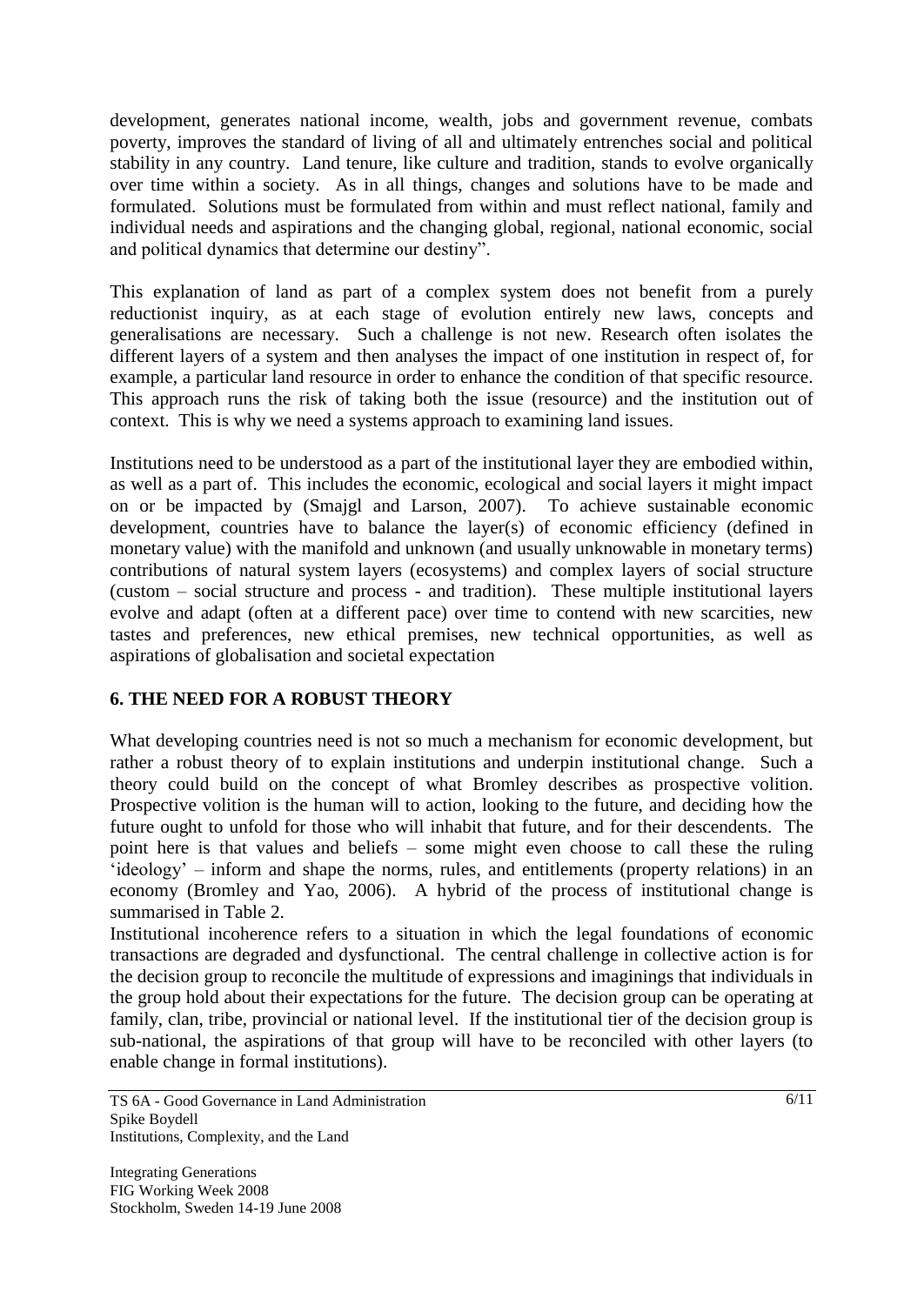#### **TABLE 2: Generic Institutional Change Process (Adapted From Smajgl And Larson, 2007, P.7 And; Bromley, 2004)**

| <b>Institutional process</b>   | How individuals evolve changes                                           |
|--------------------------------|--------------------------------------------------------------------------|
| 1. Perception of change        | Impressions - individuals perceive a change in conditions they           |
|                                | operate in $-$ a change in environmental, social, economic or            |
|                                | institutional conditions.                                                |
| Identification<br>2.<br>of     | Meanings - depending on their behavioural tendencies and                 |
| causality                      | attitudes, some individuals compare the perceived change with            |
|                                | their mental models of why it might have happened, what its              |
|                                | impacts could be, and come up with their own explanations of             |
|                                | these causal relationships.                                              |
| Communication of<br>3.         | Expressions - depending on their behavioural tendencies and              |
| the opinion on change          | attitudes, some individuals communicate their opinion of causal          |
|                                | relationships within their social network; this may cause diffusion      |
|                                | processes, depending on the individual's position / power                |
|                                | relations within the network, as well as perceived relevance of the      |
|                                | change.                                                                  |
| Alignment<br>of<br>4.          | Abduction - individuals align themselves, based on their opinion         |
| opinions                       | of causal relationships and motivation factors.                          |
| 5. Decrease of fitness         | <i>Reality</i> - acceptance that existing institution is failing to meet |
| existing<br>οf<br>the          | individual and societal aspirations. Consensus (based on fact,           |
| institution.                   | expectation, or myth) that changes are needed.                           |
| 6. Formation of new            | <i>Imaginings</i> - can be societal (informally) or through government   |
| institutions.                  | policy and supporting legislation (formal), rather than at an            |
|                                | An individual is involved through their<br>individual level.             |
|                                | engagement with particular society or democratic process.                |
| 7.<br>Replacement<br><b>or</b> | <i>Expectations</i> - as with 6, can be societal (informally) or through |
| modification<br>of             | government policy and supporting legislation (formal), rather            |
| existing institutions.         | than at an individual level. Again, an individual is involved            |
|                                | through their engagement with particular society or democratic           |
|                                | process.                                                                 |

"Studying institutions sheds lights on why some countries are rich and others poor, why some enjoy a welfare-enhancing political order and others do not. Socially beneficial institutions promote welfare-enhancing cooperation and action. They provide the foundations of markets by efficiently assigning, protecting, and altering property rights' (Greif, 2006, p.4).

# **7. MOVING FORWARD WITH SHARED IMAGININGS**

Within the institutional context of any developing country, the challenge is to explore and reach consensus on where people / citizens want to be located between the extremes of traditional customary ways (which promote and respect informal institutions) and Western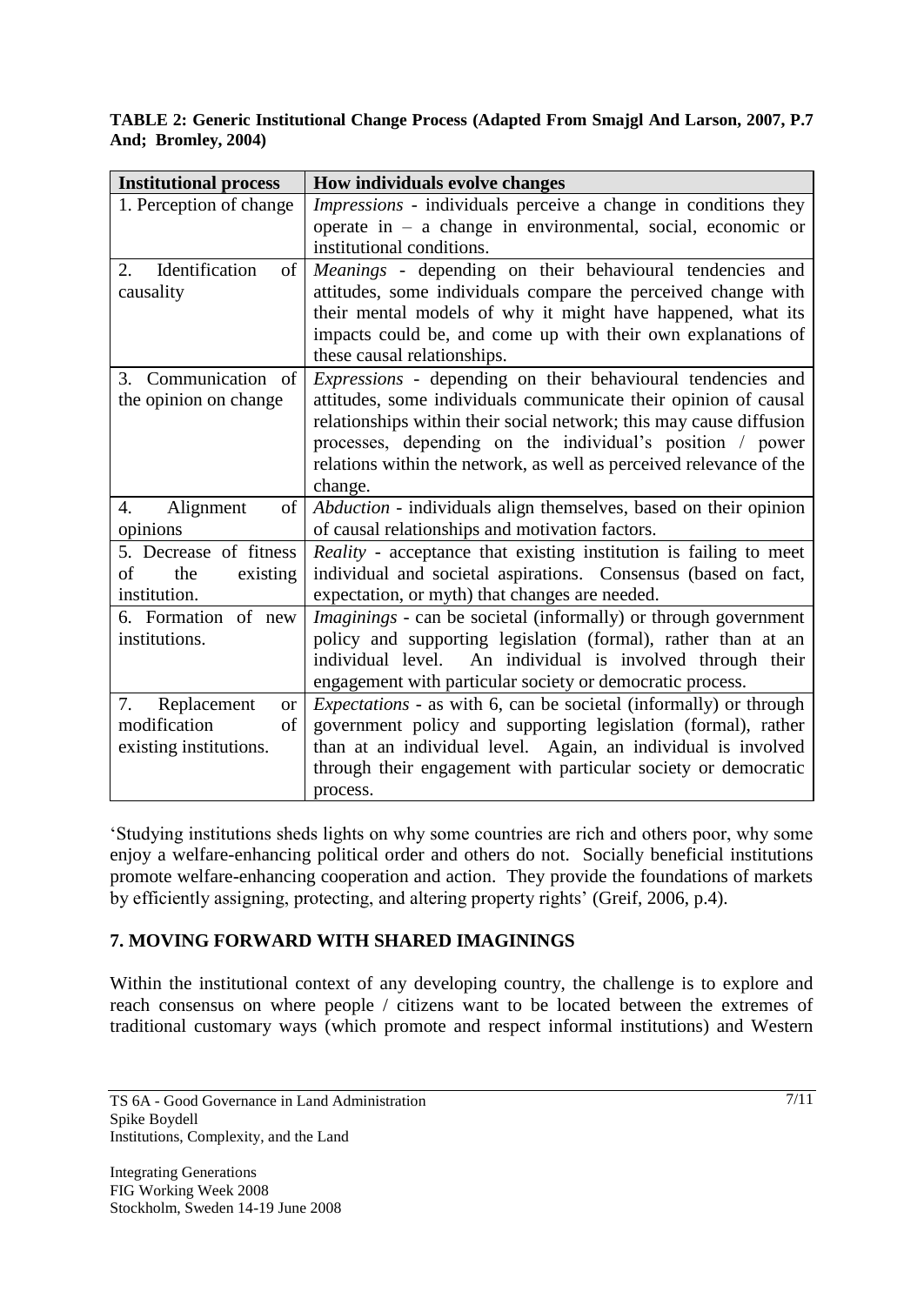materialism (which relies on formal institutions)<sup>1</sup> (see S1. in Boydell *et al.*, 2002). The task is to focus on the various reasons for disparate expressions that cause disparate imaginings amongst the respective decision groups.

There are many examples in developing countries where formal and informal institutions often operate in parallel, this places the onus for institutional change on individuals – the people / citizens. External absolutism has not proven successful. Similarly, those leaders (of the various tiers of decision groups) who arrive at the question with their mind already made up tend to invoke *absolutes* where *reasons* are in order. Pragmatism enables individuals to do the hard analytical work of figuring out what seems the better course of action, at this moment in time, to take. "Pragmatists insist that those who advance absolutist claims share with us the reasons for their convictions' (Bromley, 2004, p.83).

Broad participation and shared imaginings will achieve a level of consensus that will minimise the risk of future conflict over the ensuing adapted / new institutional arrangements. To progress the notion of shared imaginings, joint action must result in a single choice (coordinated and coincident action). This explains why collective action – public policy – is so contentious in so many countries. Moreover, "consensus" – the best thing to do under the circumstances - must be met with political acceptance by those charged with formulating a course forward.

The process of institutional change highlights that whilst some financial and technical assistance is required in each developing country, the real challenge lies with administrative reform, public engagement (towards consensus) and political will.

### **REFERENCES**

Boydell, S. (2007) Myth, Embeddedness and Tradition: Property Rights Perceptions from the Pacific. IN SMAJGL, A. & LARSON, S. (Eds.) *Sustainable Resource Use: Institutional Dynamics and Economics.* (London: Earthscan).

Boydell, S. & Holzknecht, H. (2003) Land - caught in the conflict between custom and commercialism. *Land Use Policy,* 20, 3**,** 203-07.

Boydell, S., Small, G., Holzknecht, H. & Naidu, V. (2002) Declaration and Resolutions of the FAO/USP/RICS Foundation South Pacific Land Tenure Conflict Symposium, Suva, Fiji, 10 - 12 April 2002. Land Management and Development, University of the South Pacific**,** Accessed: 15/06/02**,** Web based PDF**,** Available at:

[http://www.usp.ac.fj/landmgmt/PDF/SPLTCDECLARATIONRESOLUTIONS.PDF.](http://www.usp.ac.fj/landmgmt/PDF/SPLTCDECLARATIONRESOLUTIONS.PDF)

Bromley, D. W. (2004) Reconsidering Environmental Policy: Prescriptive Consequentialism and Volitional Pragmatism. *Environmental and Resource Economics,* 28, pp.73-99.

Bromley, D. W. & Yao, Y. (2006) Understanding China's Economic Transformation: Are there lessons here for the developing world? *World Economics,* 7, 2**,** pp.73-95.

Crocombe, R. G. (1968) Improving Land Tenure. South Pacific Commission, Noumea, New Caledonia, 72.

TS 6A - Good Governance in Land Administration Spike Boydell Institutions, Complexity, and the Land

 $\overline{\phantom{a}}$ 

<sup>&</sup>lt;sup>1</sup> This was the first strategy in the Declaration and Resolutions of the 2002 South Pacific Land Tenure Conflict Symposium.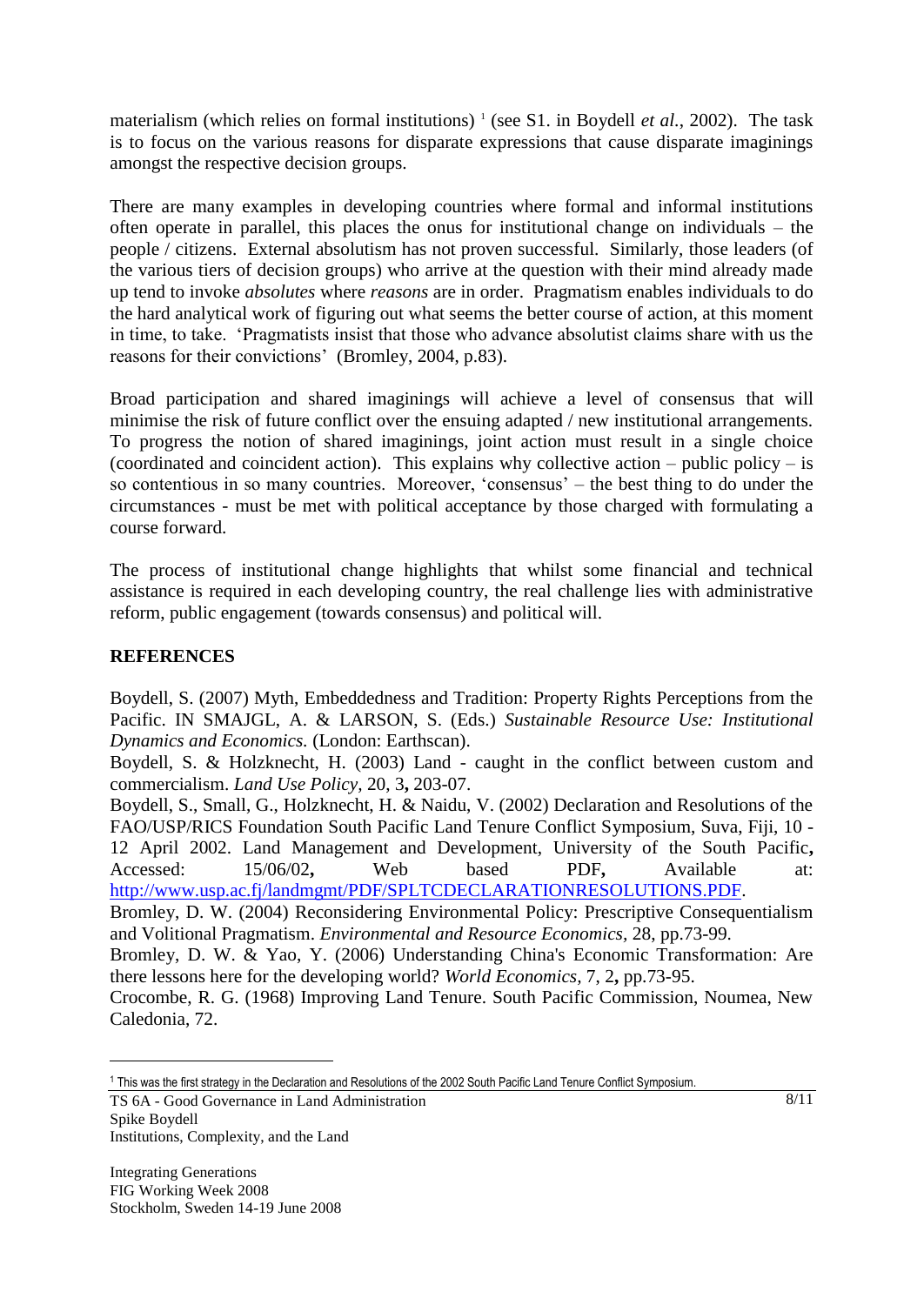Curtin, T. & Lea, D. (2006) Land titling and socioeconomic development in the South Pacific. *Pacific Economic Bulletin,* 21, (1)**,** pp.153-80.

de Soto, H. (2000) *The mystery of capital: why capitalism triumphs in the West and fails everywhere else,* (New York: Basic Books).

Dekker, S. (2006) Past the edge of chaos. *Technical Report 2006-03,* Lund University School of Aviation**,** Accessed: 12/01/08**,** Web sourced PDF**,** Available at: [http://www.lusa.lu.se/upload/Trafikflyghogskolan/TR2006-03\\_PastEdgeofChaos.pdf.](http://www.lusa.lu.se/upload/Trafikflyghogskolan/TR2006-03_PastEdgeofChaos.pdf)

Dubois, O. (1998) *Getting Participation and Power Right in Collaborative Forest Management: Can Certification and the '4Rs' Help? Lessons from Africa and Europe,* EAEME European Postgraduate Programme in Environmental Management, Parma, Italy, Parma.

Fingleton, J. (2004) Is Papua New Guinea viable without customary groups? *Pacific Economic Bulletin,* v.19, 2**,** pp.96-103.

Fingleton, J. (2005a) Pacific 2020 Background Paper: Land. *Pacific 2020 Background Papers,* Commonwealth of Australia.

Fingleton, J. (Ed.) (2005b) *Privatising Land in the Pacific - A defence of customary tenures,*  (Canberra: The Australia Institute).

Fingleton, J. (2007) Rethinking the need for land reform in Papua New Guinea. *Pacific Economic Bulletin,* 22, (1)**,** pp.115-21.

Gosarevski, S., Hughes, H. & Windybank, S. (2004a) Is Papua New Guinea viable with customary land ownership? *Pacific Economic Bulletin,* v.19, 3**,** pp.133-36.

Gosarevski, S., Hughes, H. & Windybank, S. (2004b) Is Papua New Guinea viable? *Pacific Economic Bulletin,* v.19, 1**,** pp.134-48.

Greenway, I. & Enemark, S. (2007) FIG's Contribution to Institutional and Organisational Development. *Strategic Integration of Surveying Services,* VILIKKA, M., Hong Kong SAR, China, FIG (International Federation of Surveyors), 14 pages, [http://www.fig.net/pub/fig2007/papers/ts\\_2e/ts02e\\_01\\_greenway\\_1311.pdf.](http://www.fig.net/pub/fig2007/papers/ts_2e/ts02e_01_greenway_1311.pdf)

Greif, A. (2006) *Institutions and the Path to the Modern Economy: Lessons from Medieval Trade,* (Cambridge: Cambridge University Press).

Home, R. & Lim, H. (Eds.) (2004) *Demystifying the Mystery of Capital: Land Tenure and Poverty in Africa and the Caribbean,* (London: GlassHouse Press).

Hughes, H. (2004) Can Papua New Guinea Come Back From the Brink? *Centre for Independent Studies - Issue Analysis,* 49, (13 July 2004)**,** 12 pages.

IIED (2005) Stakeholder Power Analysis. IIED**,** Accessed: 04/05/2005**,** Website**,** Available at: [http://www.iied.org/forestry/tools/stakeholder.html.](http://www.iied.org/forestry/tools/stakeholder.html)

Lemmen, C., Augustinus, C., van Oosterom, P. & van der Molen, P. (2007) The Social Tenure Domain Model - Design of a First Draft Model. *Strategic Integration of Surveying Services,* VILIKKA, M., Hong Kong SAR, China, FIG (International Federation of Surveyors), 23 pages, 23

[http://www.fig.net/pub/fig2007/papers/ts\\_1a/TS01A\\_01\\_lemmen\\_augustinus\\_oosterom\\_mole](http://www.fig.net/pub/fig2007/papers/ts_1a/TS01A_01_lemmen_augustinus_oosterom_molen_1373.pdf) [n\\_1373.pdf.](http://www.fig.net/pub/fig2007/papers/ts_1a/TS01A_01_lemmen_augustinus_oosterom_molen_1373.pdf)

Marchak, M. P. (1998) Who Own's Natural Resources in the United States and Canada? Land Tenure Center - University of Wisconsin, Madison, 11.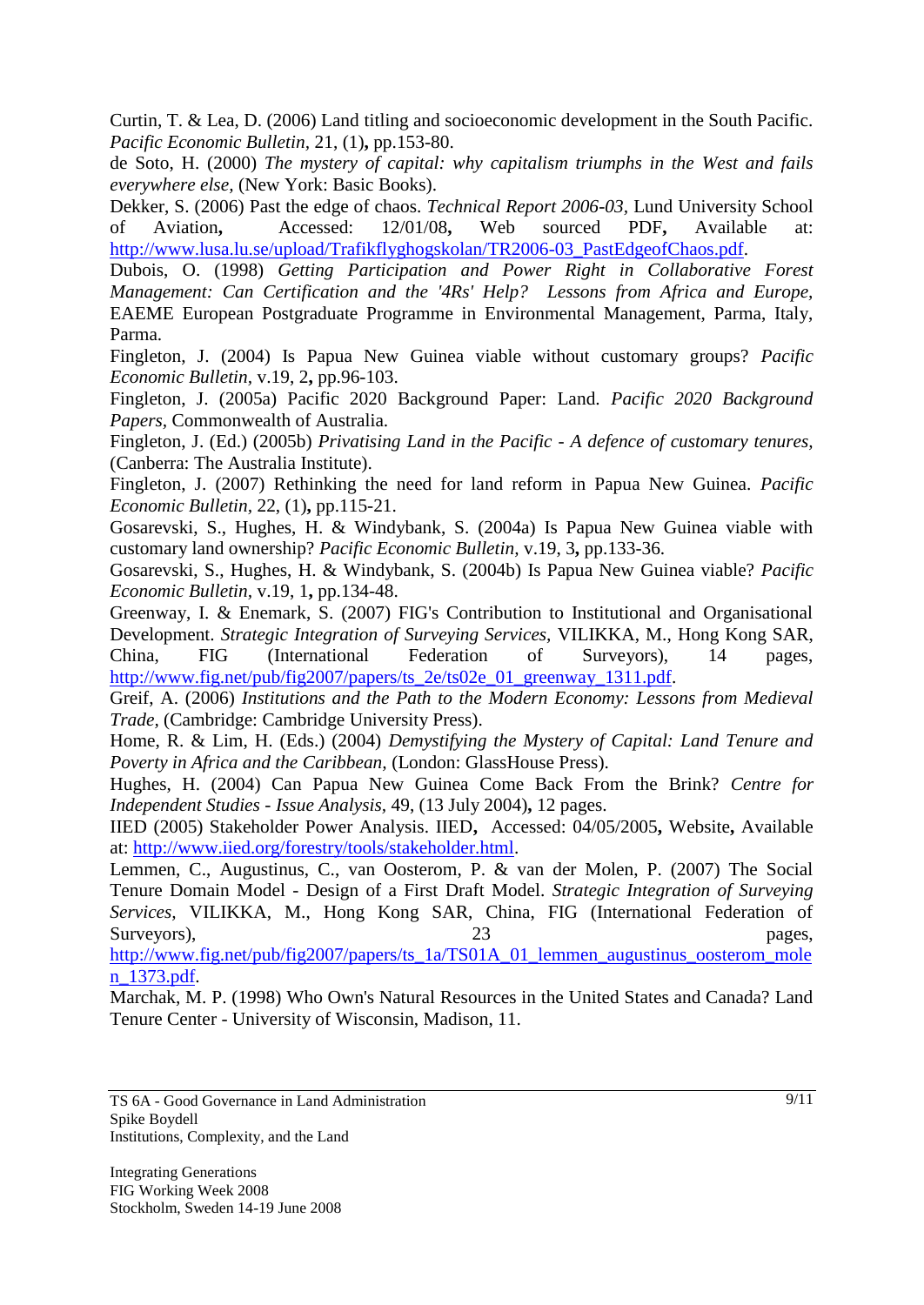North, D. C. (1993) Economic Performance through Time. The Nobel Foundation**,** Accessed: 30/09/07**,** Lecture for the memory of Alfred Nobel, December 9, 1993**,** Nobel website**,** Available at: [http://nobelprize.org/nobel\\_prizes/economics/laureates/1993/north-lecture.html.](http://nobelprize.org/nobel_prizes/economics/laureates/1993/north-lecture.html) Ramírez, R. (2002) A conceptual map of land conflict management: Organising the parts of two puzzles. Sustainable Development Department (SD), Food and Agriculture Organization of the United Nations (FAO)**,** Accessed: 23/03/2002**,** FAO website**,** Available at: [http://www.fao.org/sd/2002/IN0301\\_en.htm.](http://www.fao.org/sd/2002/IN0301_en.htm)

Siwatibau, S. (2002) Welcome Address for the FAO/USP/RICS Foundation South Pacific Land Tenure Conflict Symposium, Suva, Fiji, 10 - 12 April, 2002. Transcribed by Boydell, S.**,** Accessed: Web based PDF, Available at: [http://www.usp.ac.fj/landmgmt/WEBPAPERS/WELCOMEADDRESS.PDF.](http://www.usp.ac.fj/landmgmt/WEBPAPERS/WELCOMEADDRESS.PDF)

Smajgl, A. & Larson, S. (2007) Institutional Dynamics and Natural Resource Management. IN SMAJGL, A. & LARSON, S. (Eds.) *Sustainable Resource Use: Institutional Dynamics and Economics.* (London: Earthscan).

Vodoz, L. (1994) La prise de décision par consensus: pourquoi, comment, à quelles conditions. *Environnement & Société,* 13**,** 57-66.

Waldrop, M. M. (1992) *Complexity: the emerging science at the edge of order and chaos,*  (New York: Simon & Schuster).

Walker, G. B. & Daniels, S. E. (1996) Foundations of Natural Resource Conflict: Conflict Theory and Public Policy. *Conflict Management and Public Participation in Land Management,* SOLBERG, B. & MIINA, S., Joensuu, Finland, European Forest Institute, 14, 1997.

#### **BIOGRAPHICAL NOTES**

As Professor of the Built Environment, **Spike Boydell** takes a leading role in developing the research directions and achievements of the construction, property, urban planning, and project management disciplines in the UTS Faculty of Design, Architecture, and Building. He also leads the UTS Property Rights Research Group (PRRG), which specialises in land tenure and property rights research, advocacy, public policy development and consultancy. He is currently engaged in research projects on: the City as Common Property; Sustainable Urbanism; the Financial Management of Customary and other Land in the South Pacific; and the Politics and Economy of Emerging Property Rights (e.g. water, carbon, biota).

Following an early high profile career in the property industry, Professor Boydell has held academic positions in Australia, the UK, and the South Pacific. His doctoral research investigated the investment appraisal of enclosed regional shopping centres in Australia. A property theorist and property rights specialist, the emphasis of his research over the last decade has been at the interface of people, place, and property. He has served as a United Nations Visiting Expert on land tenure and property rights issues. He is a Fellow of the Royal Institution of Chartered Surveyors, a Fellow of the Australian Property Institute, and a Fellow of the Institute of Valuation and Estate Management of Fiji.